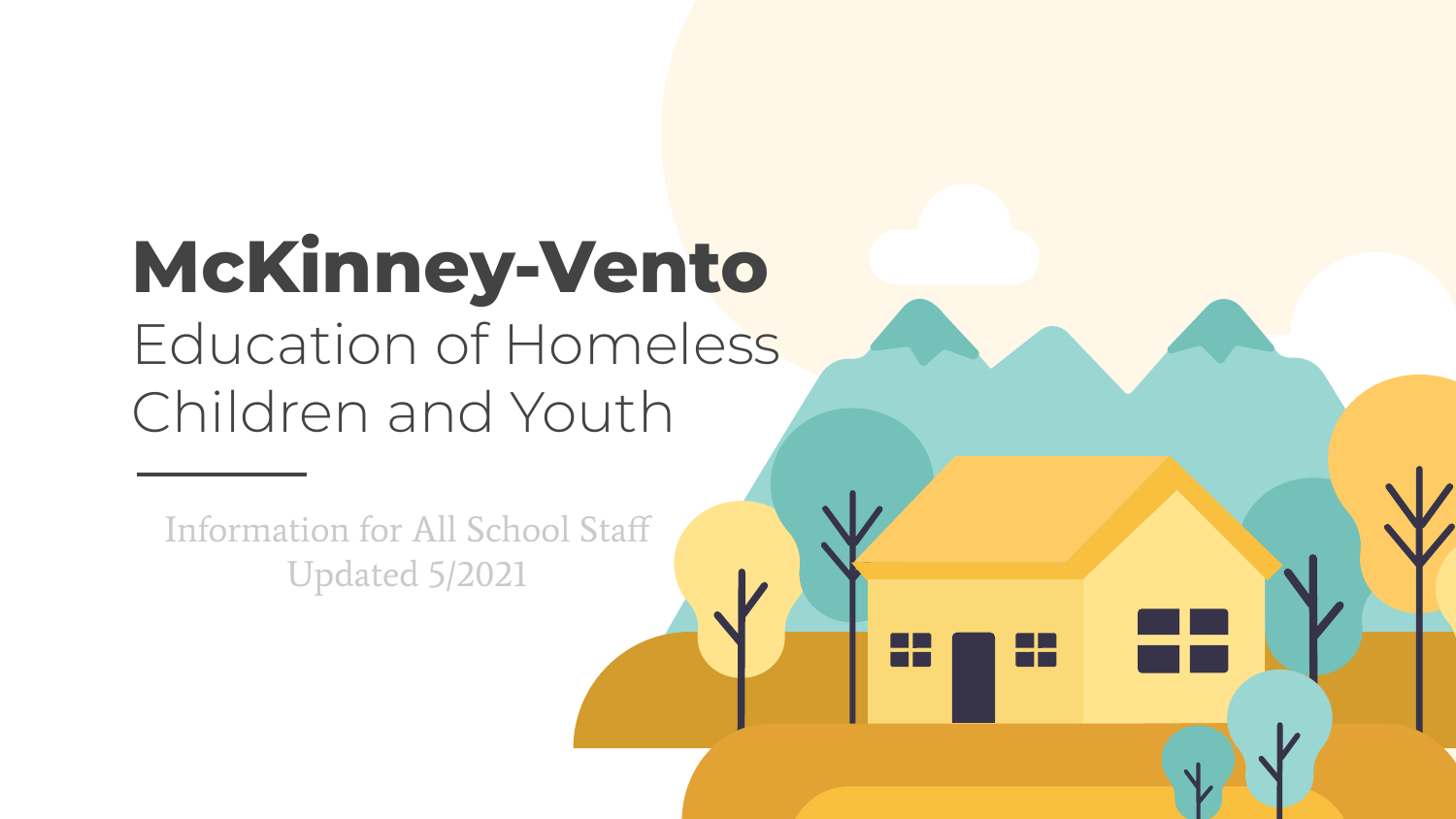#### **What is McKinney-Vento Homeless Legislation?**

#### Federal law $*$

- Authorizes the Education for Homeless Youth and Children for all public schools (EHCY)
- Originally passed in 1987
- Reauthorized in 2015 by ESSA (Every Student Succeeds Act)



\*Unlike other educational processes, if a student is experiencing homelessness and is temporarily staying in Minnesota, we can continue to service them in La Crosse.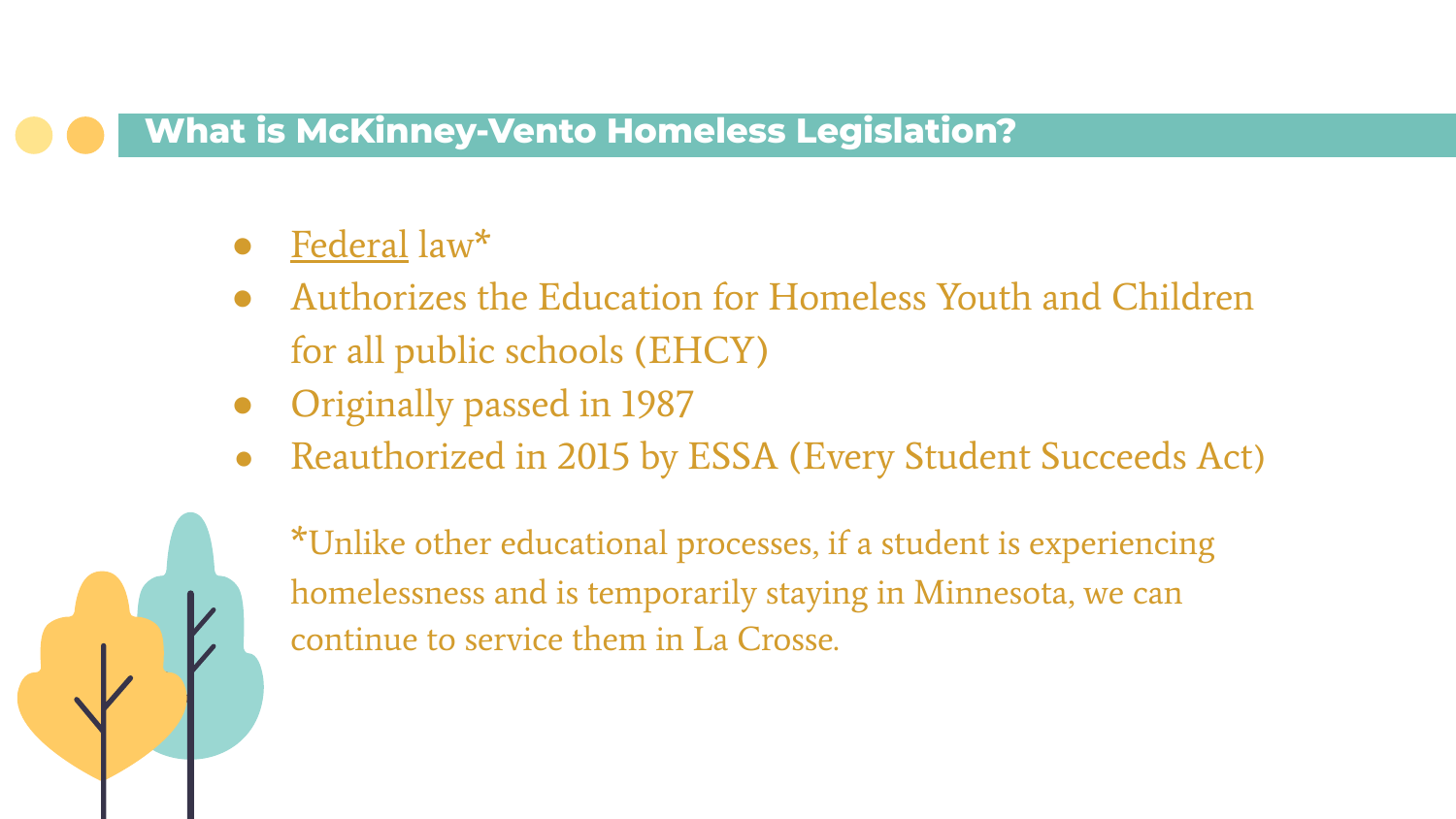# **Definition of Homeless Under McKinney-Vento**

The term "homeless" children and youth means: "Children who lack a fixed, regular, and adequate nighttime residence…"

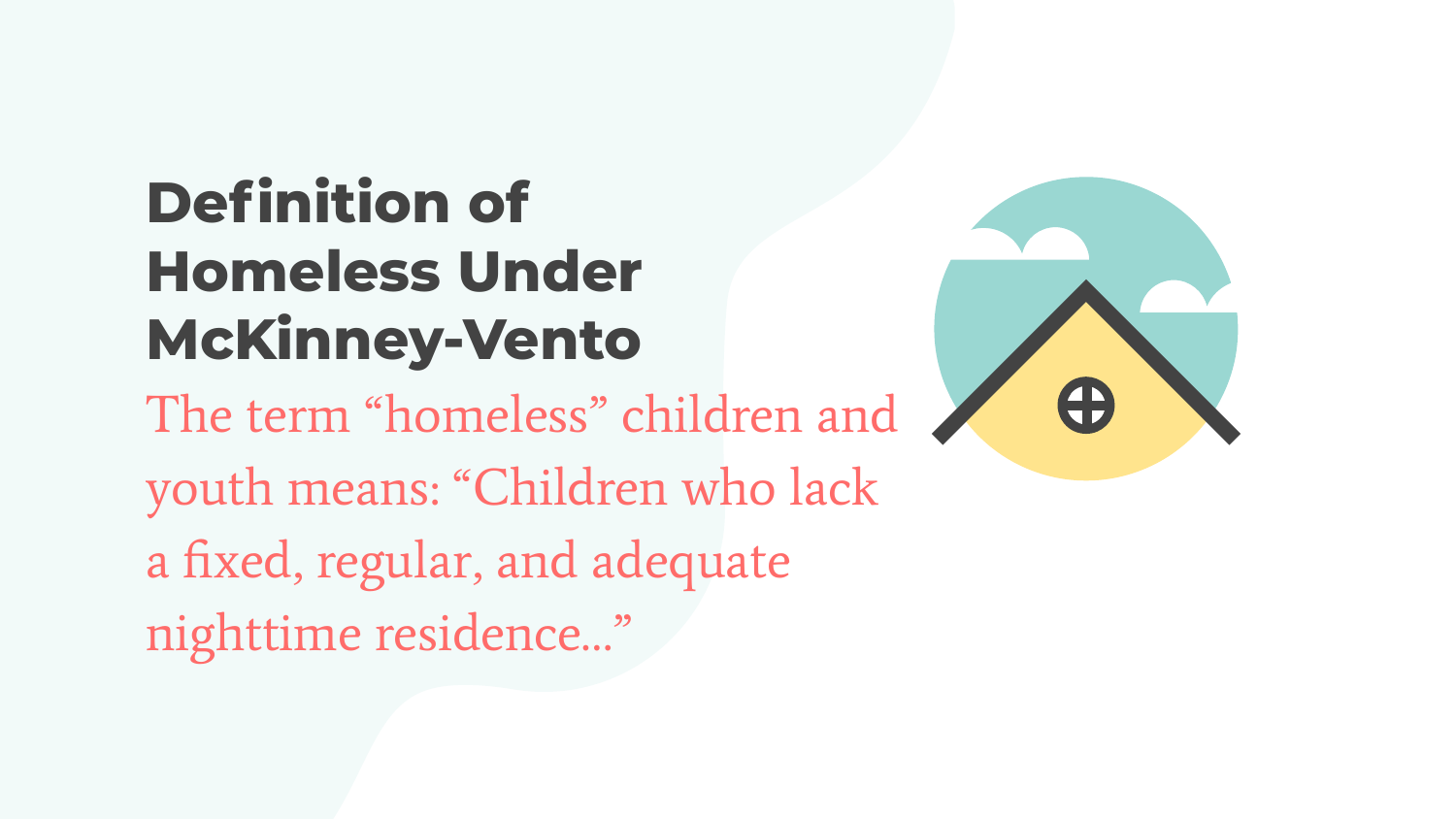**Definition**

### **Regular:**

Used on a predictable, routine, consistent basis; consider the relative

**Fixed:** 

Stationary, permanent, not subject to change

#### permanence



#### **Adequate**

Lawfully and reasonably sufficient (sufficient for meeting physical and psychological needs typically met in a home environment)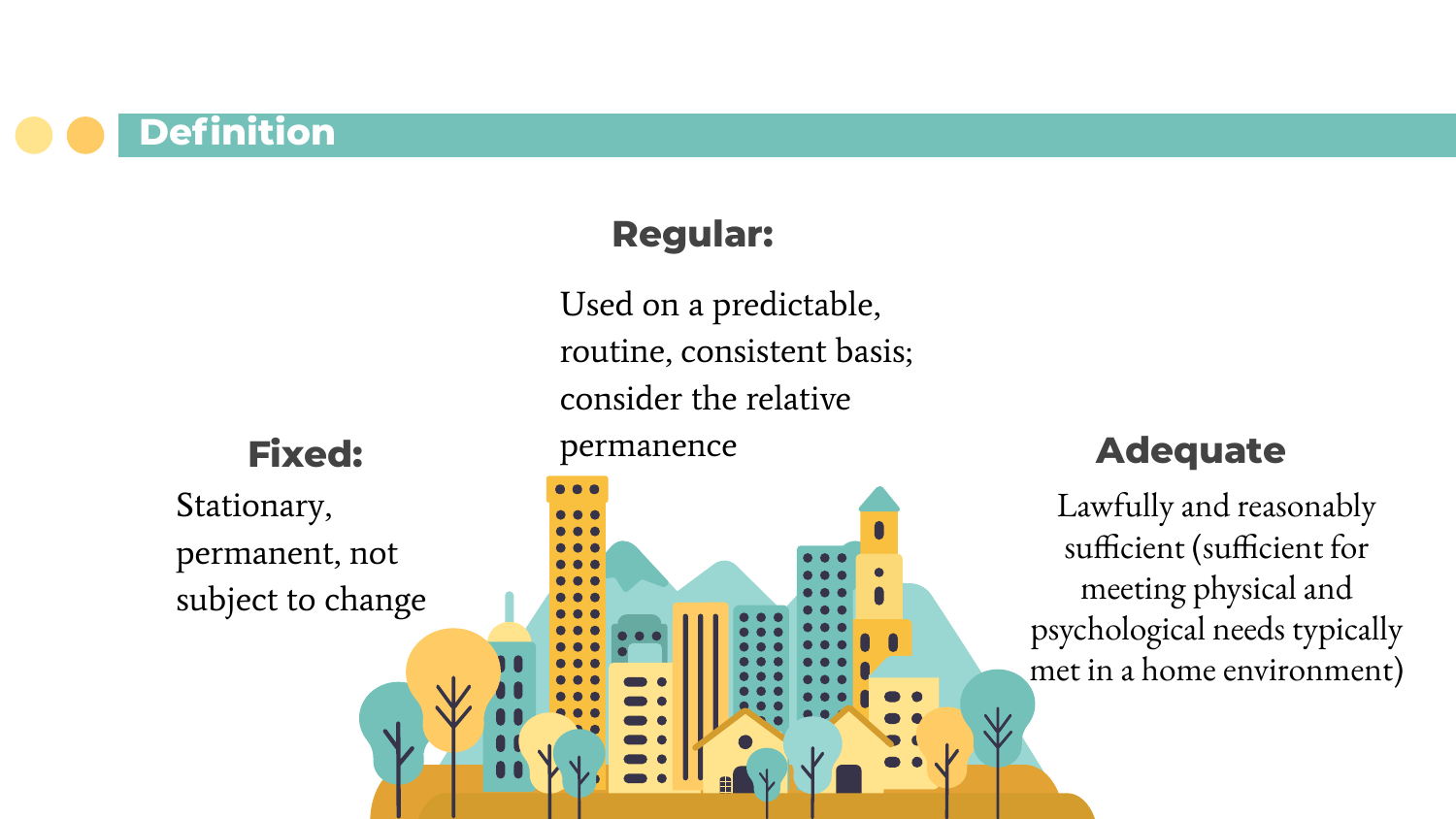### **SO THAT MEANS….**

Can the student go to the same place (fixed), every night (regular) to sleep in a safe and sufficient space (adequate)?

> **If not, then the student can be identified homeless**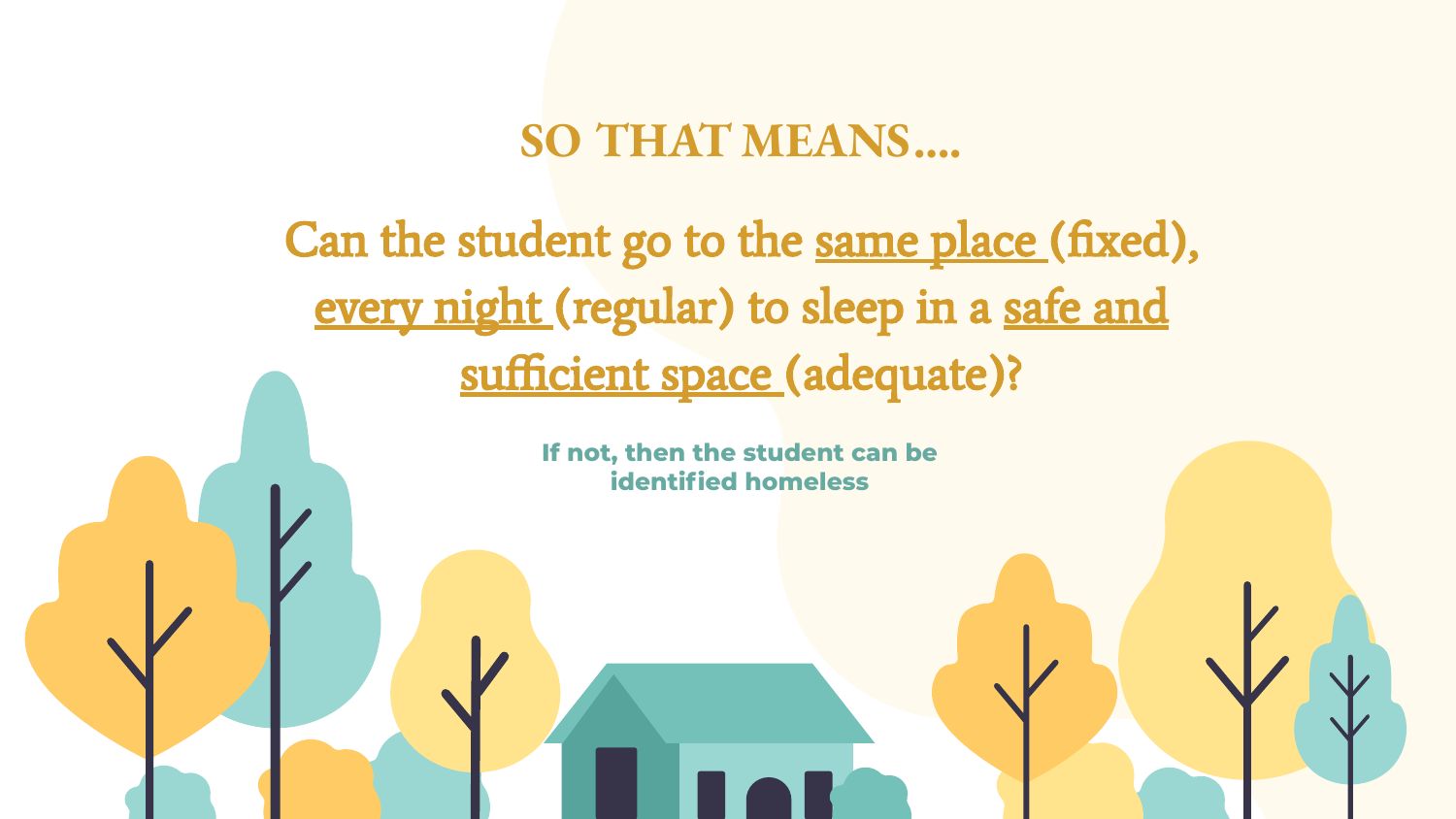### **ELIGIBILITY: All Students PreK-12th...**

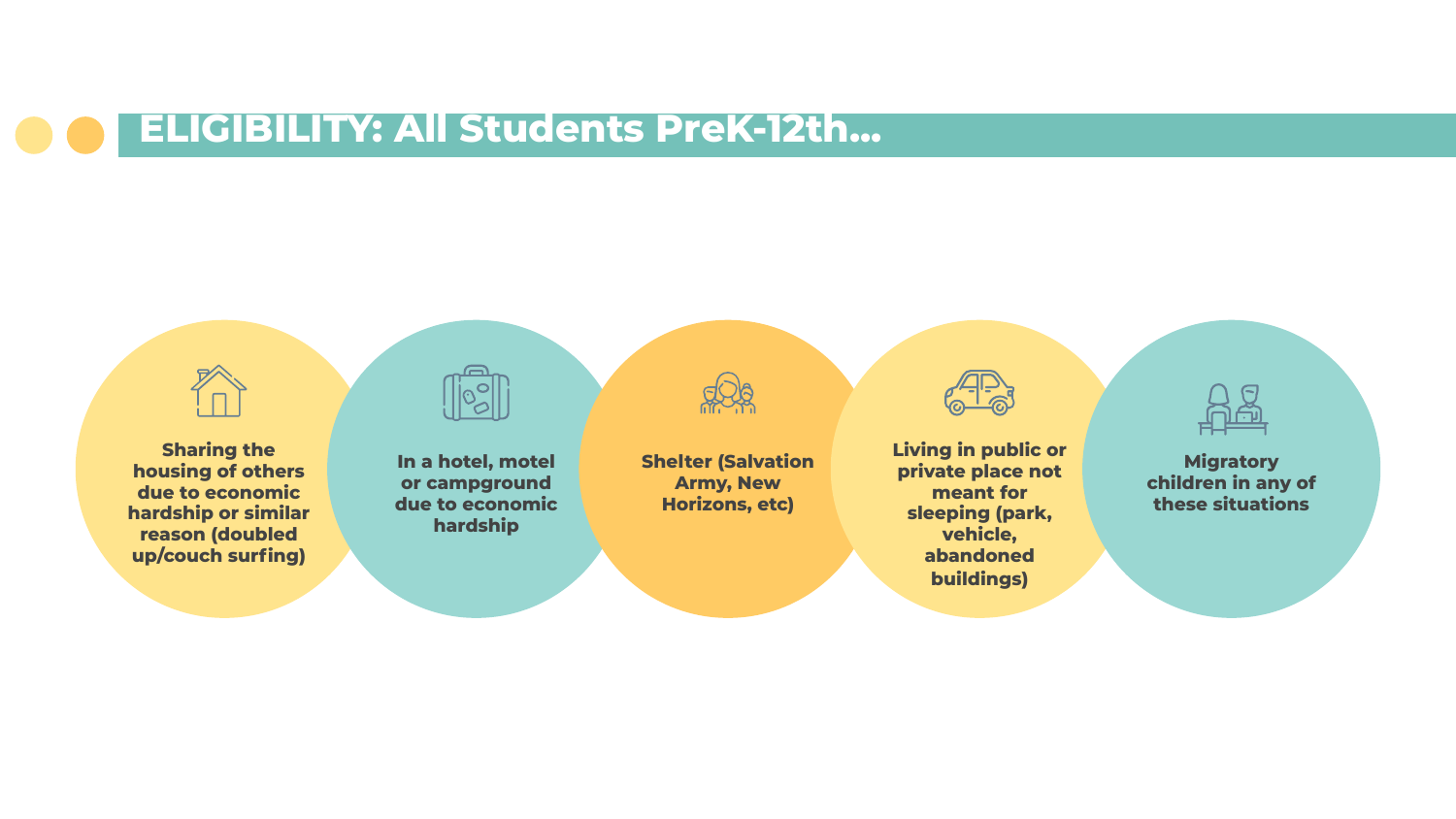## **HOMELESS AND UNACCOMPANIED YOUTH**

Homeless: lacks fixed, adequate and stable housing

Unaccompanied: not with a parent/guardian

A youth may be experiencing:

- **●** Homelessness WITH a parent/guardian
- **●** Homelessness AND IS unaccompanied: In a homeless situation and not with a parent/guardian
- **●** NOT homeless and IS unaccompanied: Not with a parent/guardian, but in a fixed and adequate living situation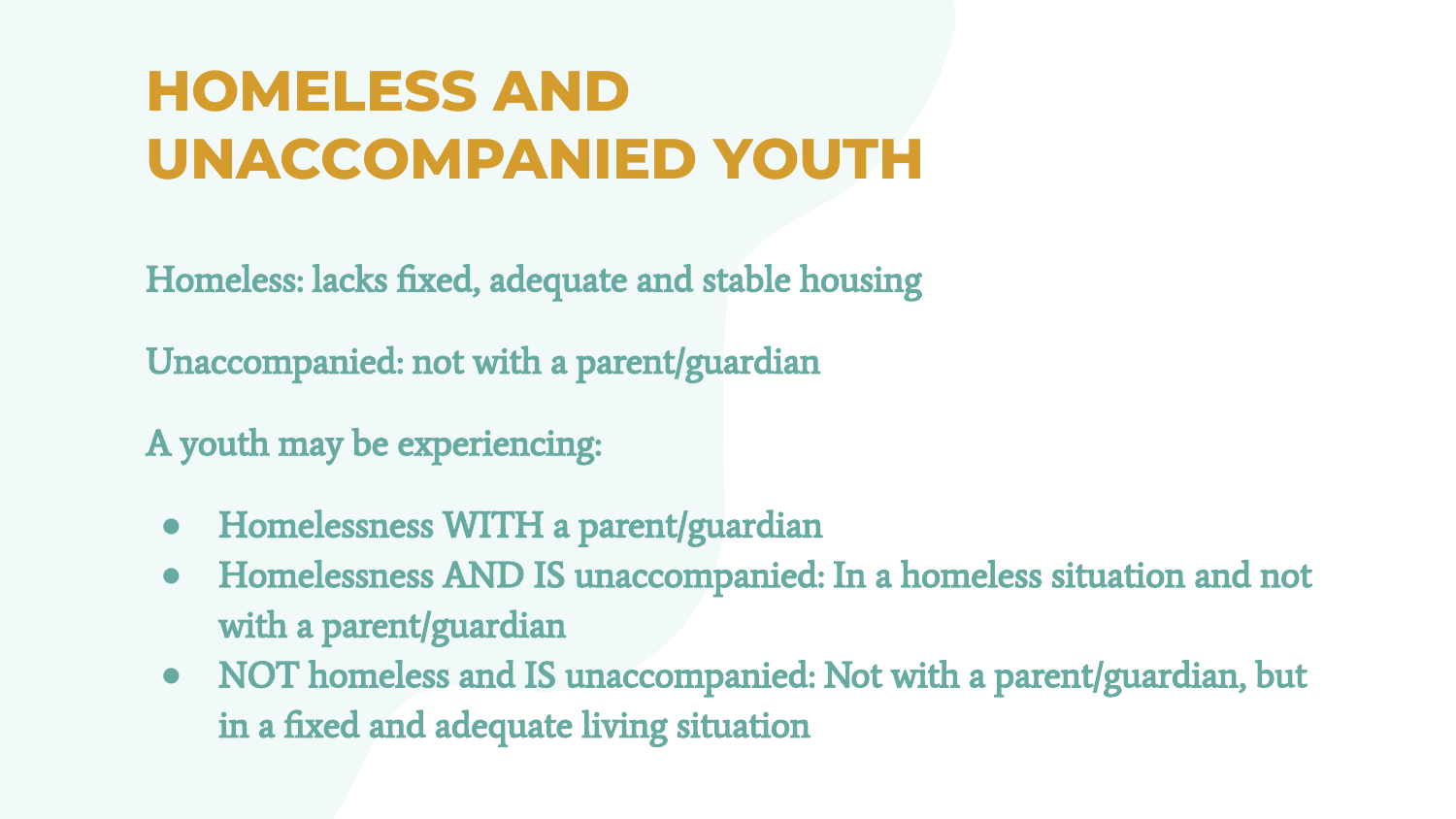#### **The Rights of Students Experiencing Homelessness**

- Receive a free and appropriate education
- Enroll in school immediately
- Enroll in local school (neighborhood school) or continue to attend school of origin, even if in another district
- Transportation (school of origin)
- Immediate start of services if an IEP exists
- Automatic free school breakfast and lunch (no forms needed)
- Field trip and other school costs covered
- School supplies provided
- Information and assistance with accessing local services
- Access to financial aid for post-secondary education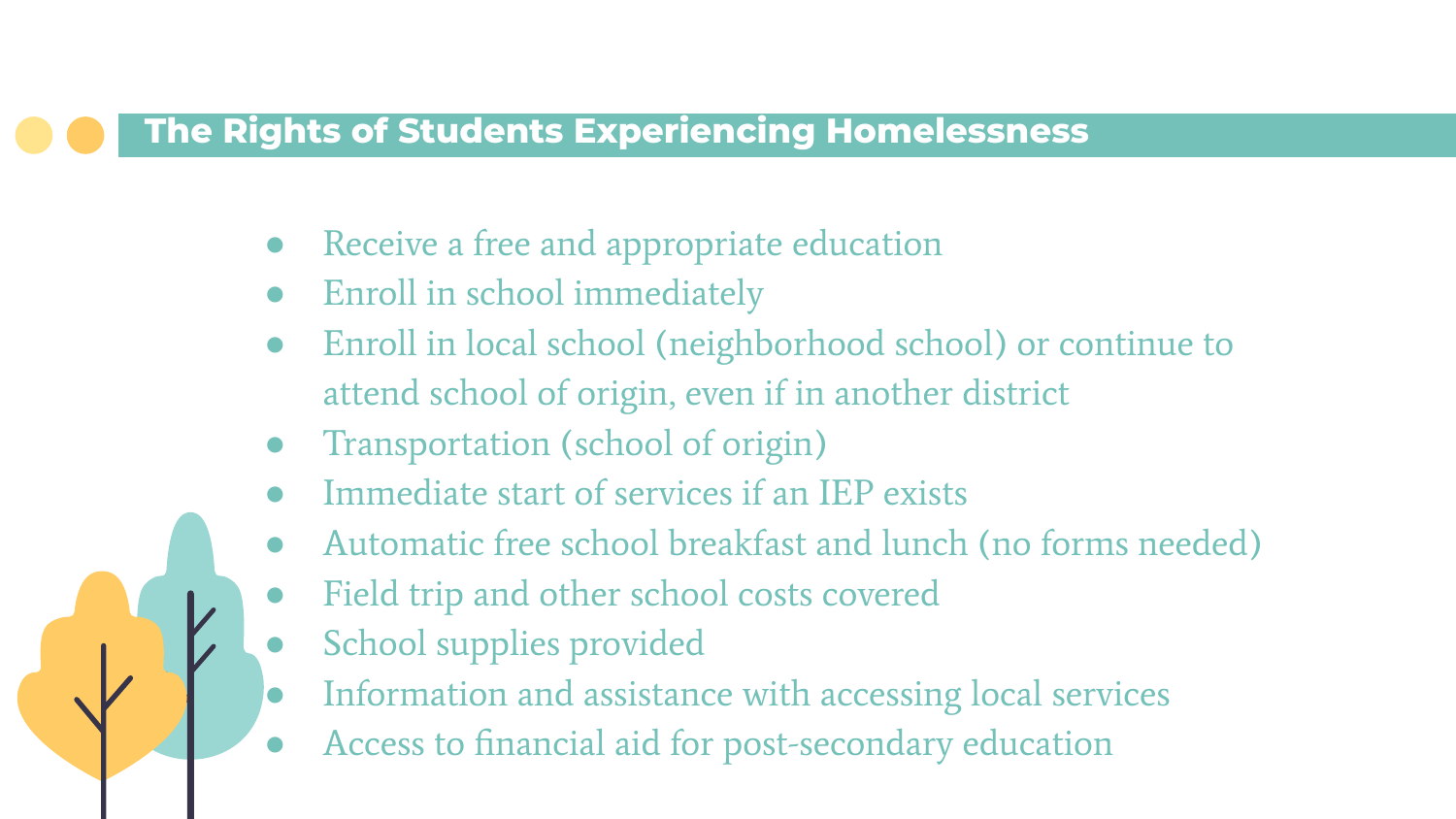#### **The Rights of Students Experiencing Homelessness Continued**

Once a student is identified as experiencing homelessness, they maintain access to all services for the remainder of the school year, even if they are able to secure permanent housing during that school year. For instance, a student that is in a shelter in October will be identified as homeless. In January if that student's family secures housing, that student will continue to receive free breakfast/lunch, transportation, field trip and extra-curricular fees waived etc. through the remainder of that school year.

If the housing is secured in another school attendance area, or in another district, the student has the right to remain at the school that they were in when they became homeless in October for the remainder of the school year.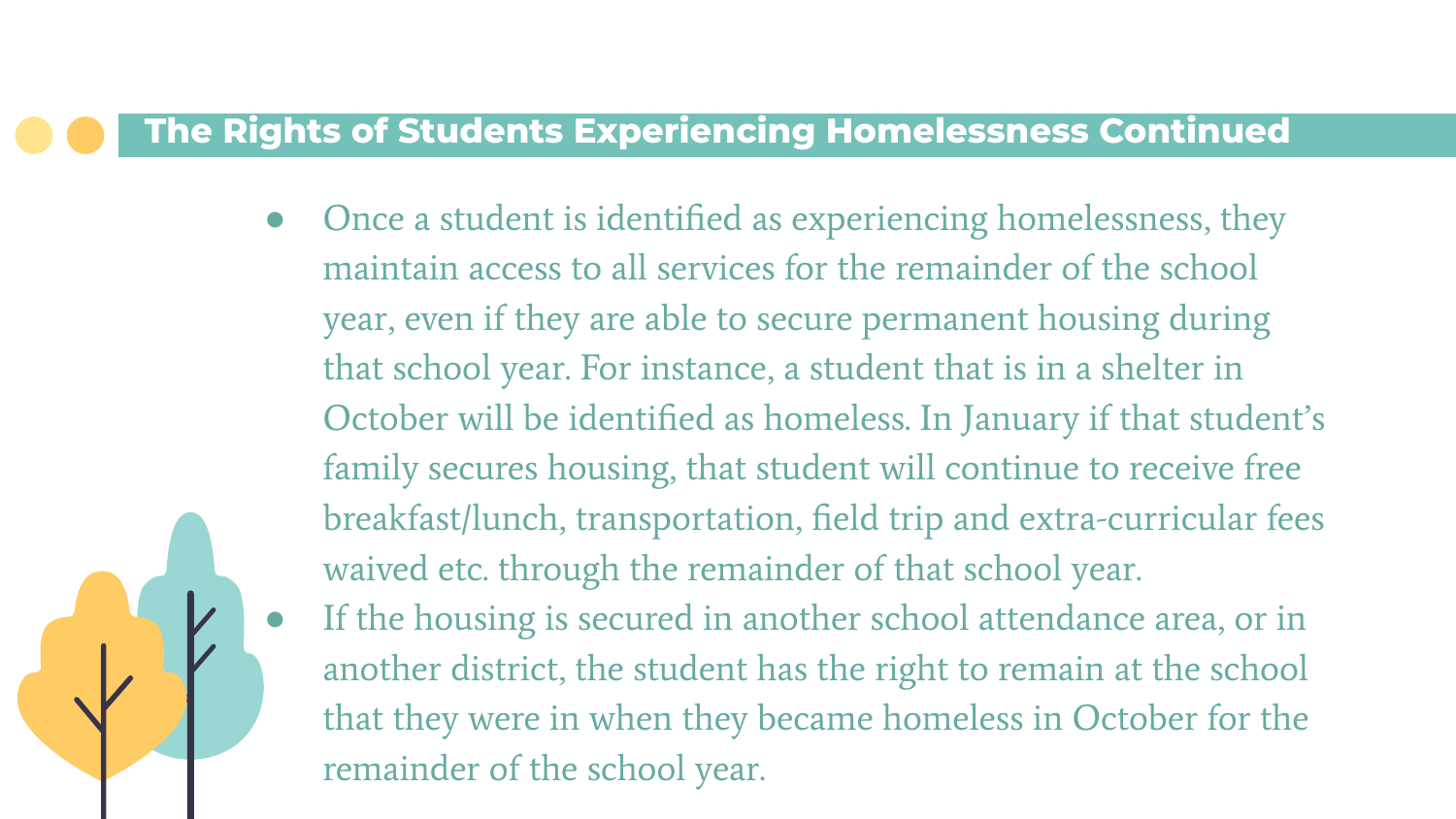## **TRANSPORTATION**

Students experiencing homelessness MAY be eligible for transportation. Students have the right to stay at their school of origin (their current school). If the school of origin is more than two miles from where they are currently living, the district will provide transportation. There are other situations that the district may also provide transportation for, considering the age and development of the student, busing already available in the neighborhood, etc. Students experiencing homelessness have the same transportation rights as their non-homeless peers who live in the same neighborhood.

We explore parent contracts (reimburse families for transporting their student), Go Riteway busing, MTU or cabs. Your school liaison can work with the Community Services Department to arrange transportation.

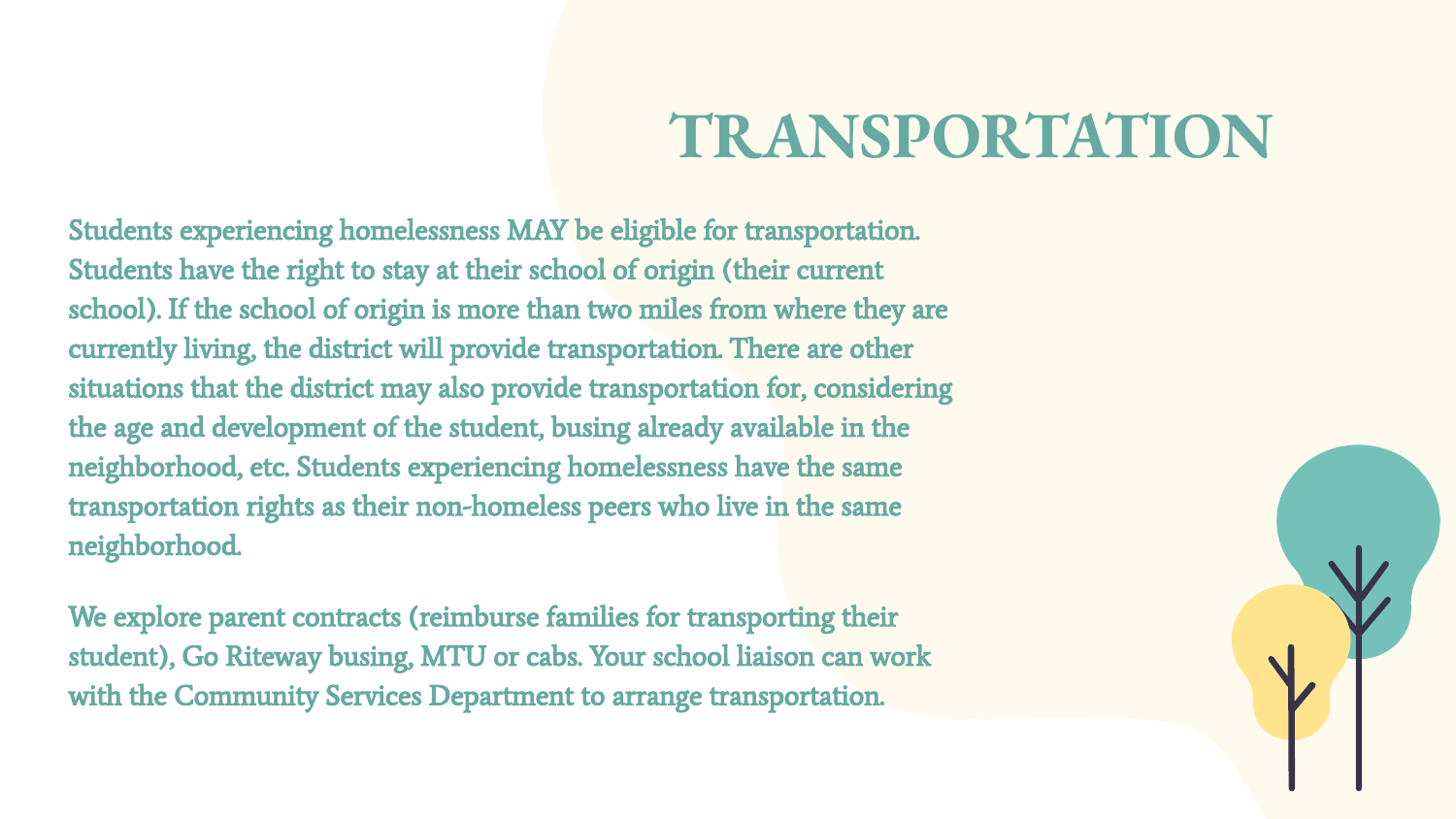### **Identification**

**Students** who sleep or are more tired in class

**Bus** pick-up or drop-off different day to day

**Students** who are worried about paying bills or being evicted

**Students** who talk about multiple people in addition to their immediate family in the home or sleeping not in a bedroom or on a bed

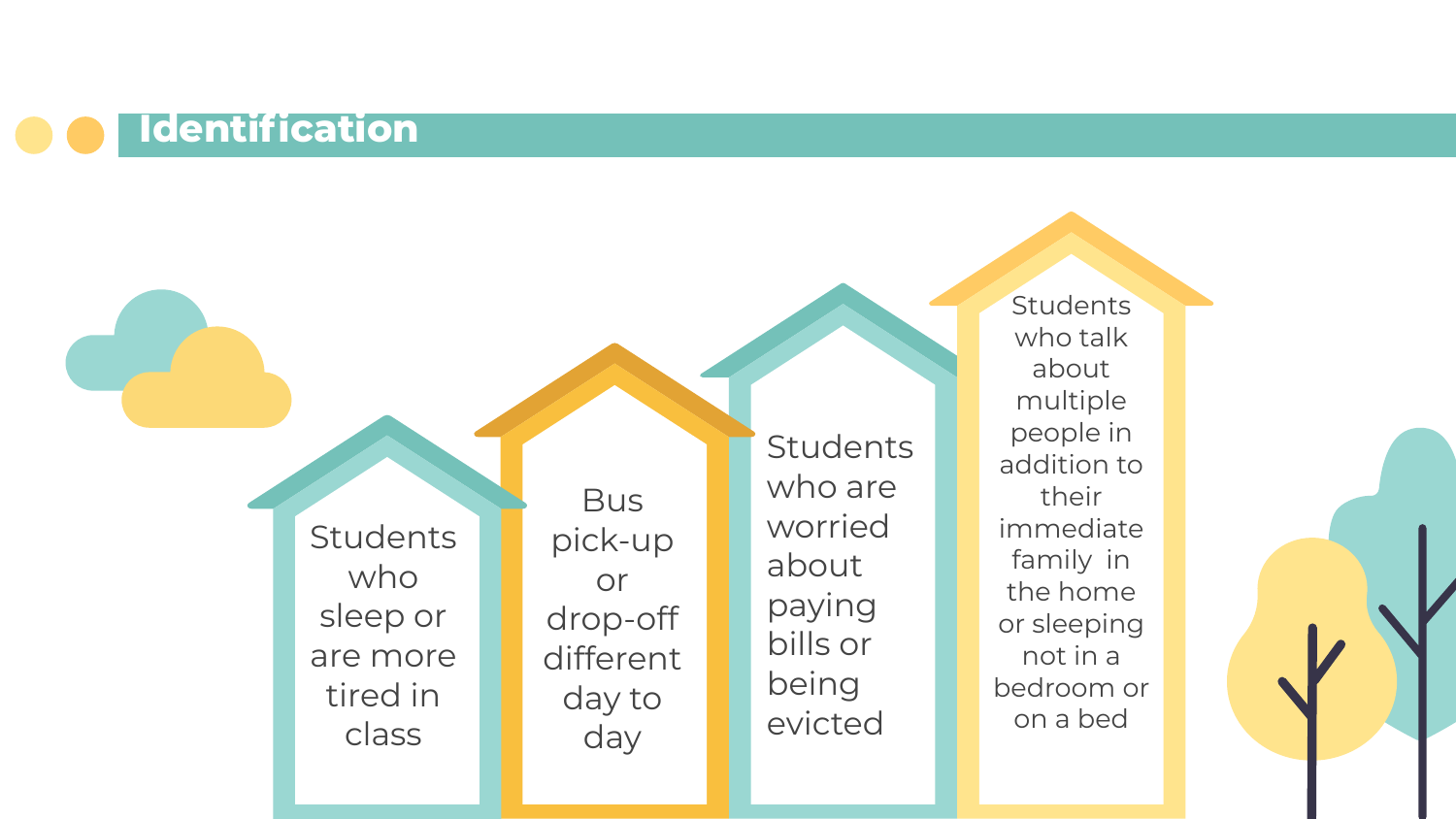### **Identification in a Virtual Setting**



Frequent changes in background or location/connectivity issues because of the change of location.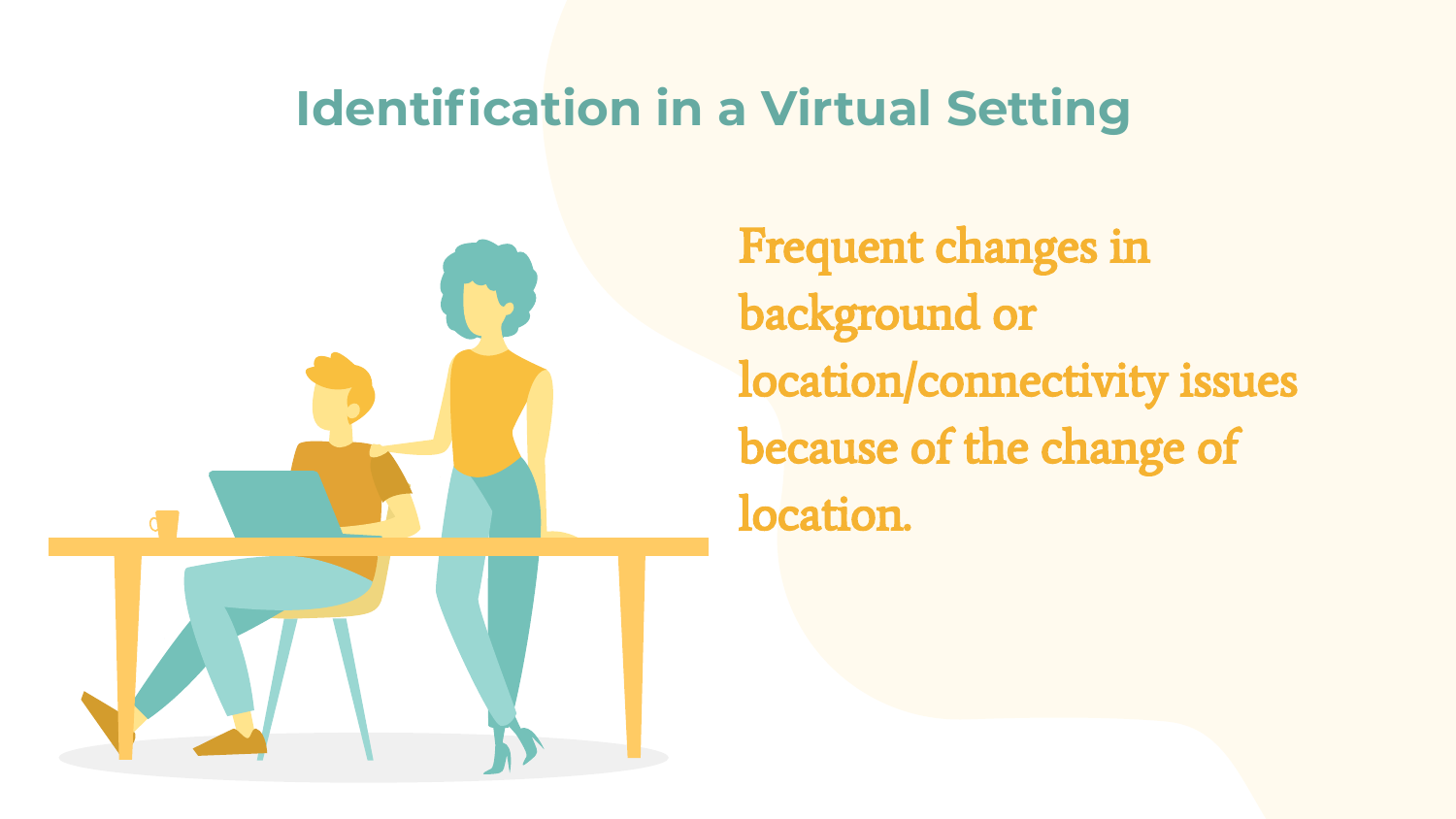#### **Why is it important we identify students experiencing homelessness?**

**Students lose four to six months of academic progress with each school change**

**Consistency in environment, staff, connections with adults and peers: when a student's living situation is often changing and unstable, it is important to keep other parts of the student's life as consistent as possible**



**The stress of unstable housing can impact our students. When students are identified as experiencing homelessness, we can assist with providing support and resources**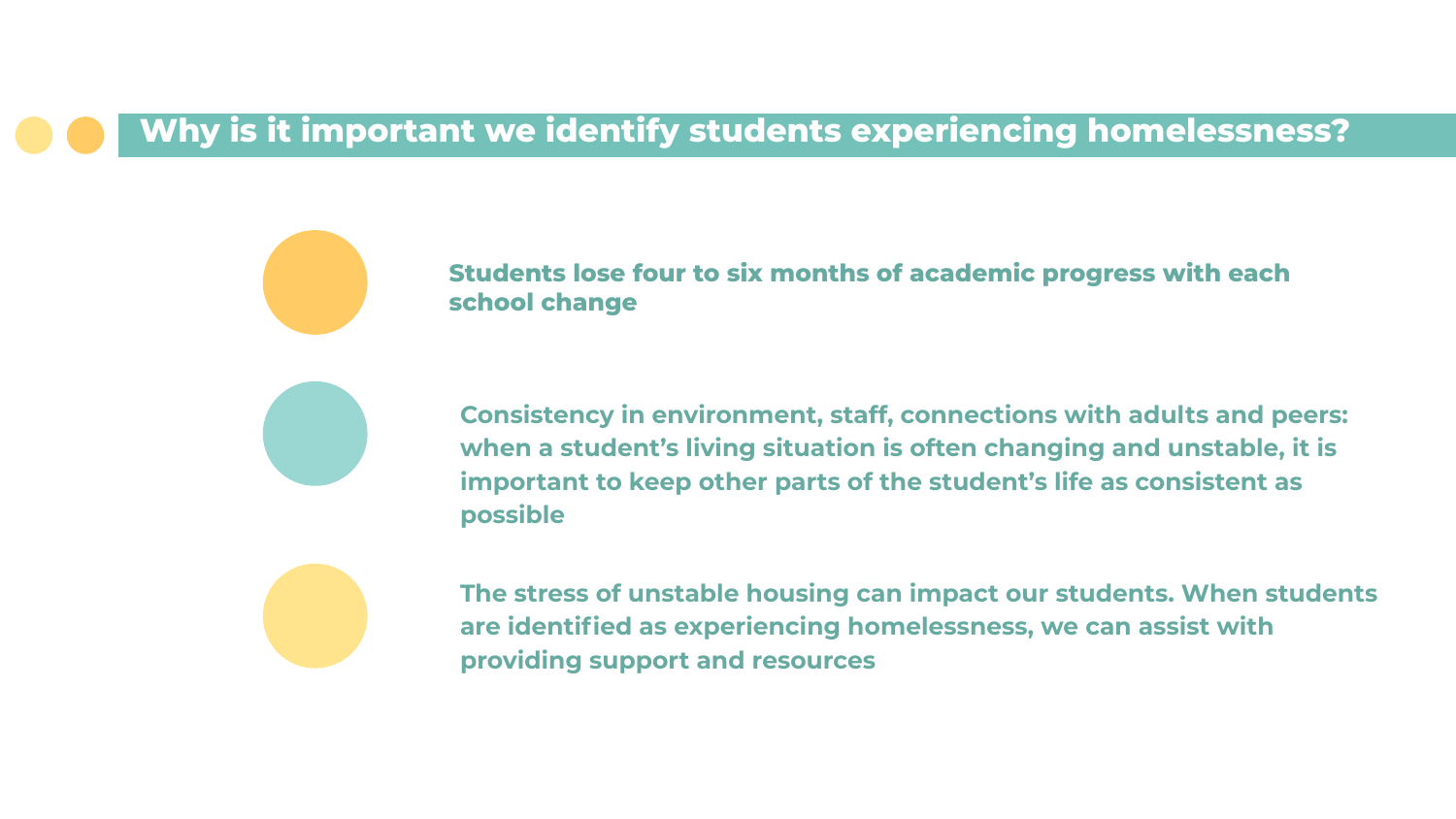#### **SERVICES AND RESOURCES**

- **●** Your school's homeless liaison is your school social worker or school counselor and they are a path to many resources and referrals.
- **●** The district has a partnership with Great Rivers HUB and the YMCA to offer the services of a Community Health Worker (CHW). A CHW works with the school team, the student and family to identify barriers that may exist and then make a plan to remove those barriers. The CHW can also support students in attendance and academics.
- **●** Your school social worker or school counselor can make referrals to community agencies that can help with housing navigation, financial support, financial counseling, job readiness etc.
- **●** Student's basic needs (resources available for food, hygiene supplies, school supplies)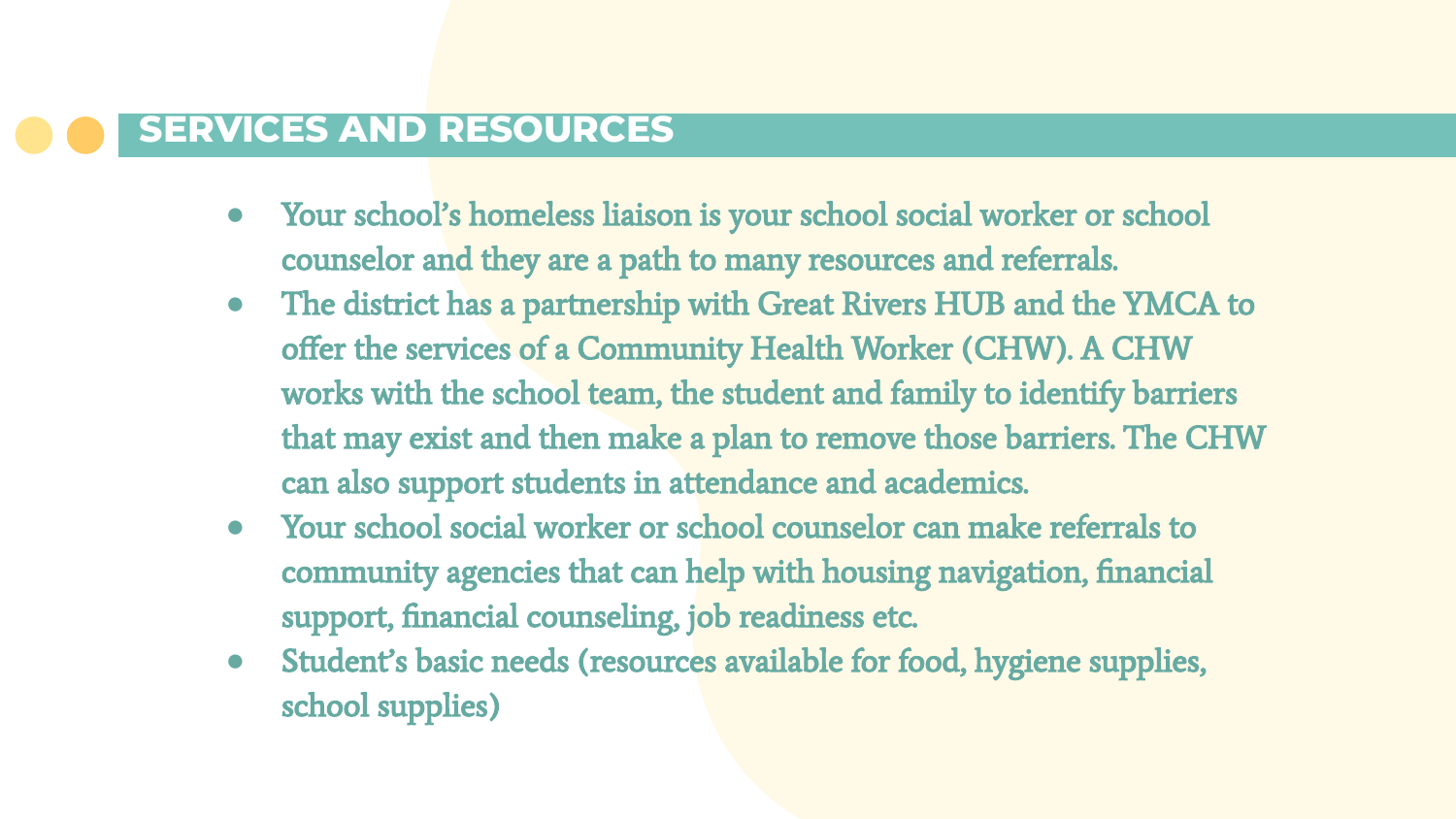

## **What is your role?**

- Help identify students and families
- Share information with your school's liaison
- Provide students and families with information about McKinney-Vento and their rights & connect them with the school's homeless liaison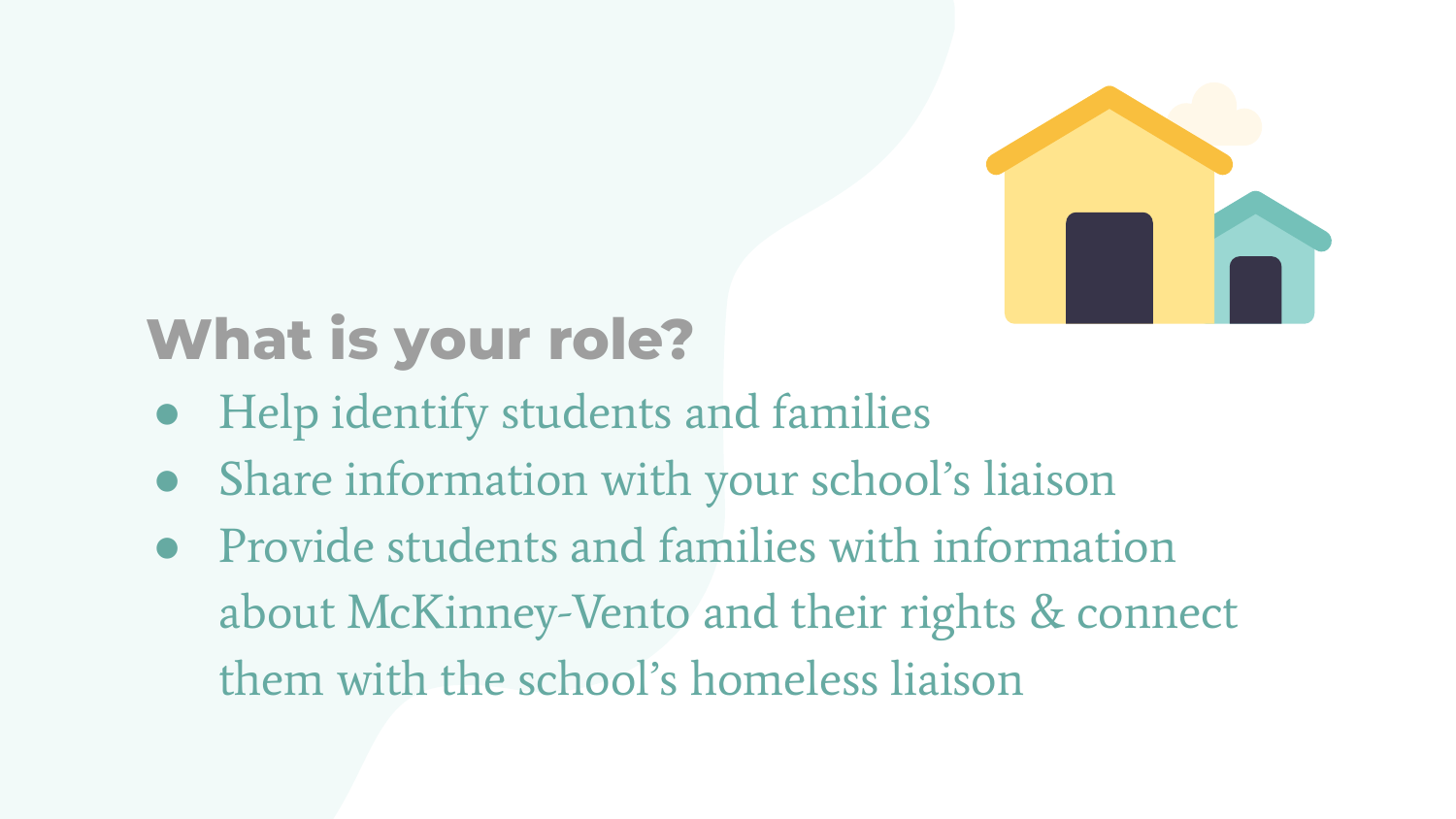#### **Department of Public Instruction**

### DPI Homeless Resources

(click on link and scroll to watch a 5 minute video)

<http://dpi.wi.gov/homeless>